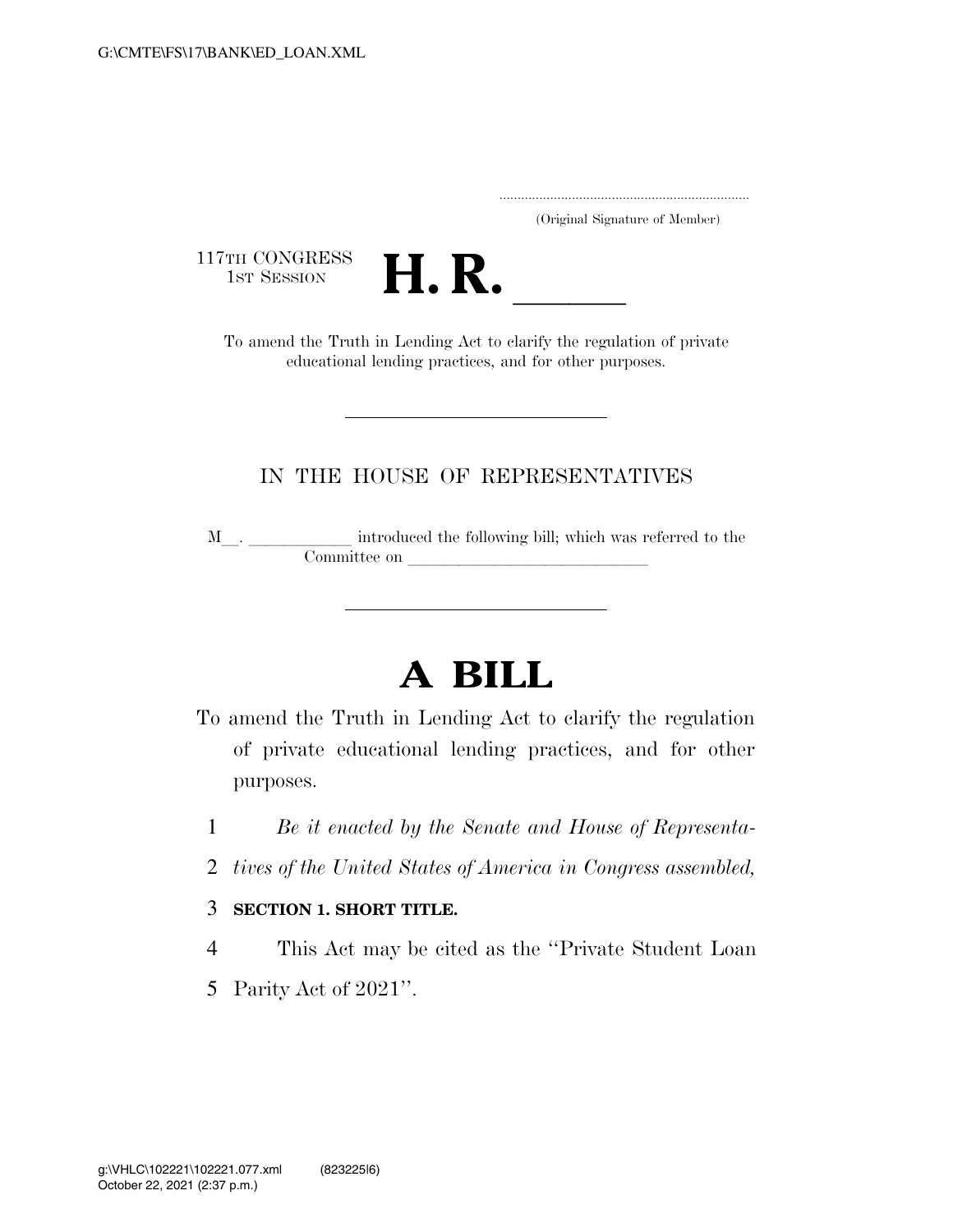| 1              | SEC. 2. CLARIFICATION OF THE REGULATION OF PRIVATE |
|----------------|----------------------------------------------------|
| $\overline{2}$ | EDUCATIONAL LENDING PRACTICES.                     |
| 3              | (a) IN GENERAL.—Section 140 of the Truth in Lend-  |
| 4              | ing Act $(15 \text{ U.S.C. } 1650)$ is amended—    |
| 5              | $(1)$ in subsection $(a)$ —                        |
| 6              | $(A)$ in paragraph $(2)$ , by amending sub-        |
| 7              | paragraph $(A)$ to read as follows:                |
| 8              | "(A) means any provider of postsecondary           |
| 9              | education; and";                                   |
| 10             | $(B)$ in paragraph $(5)$ , by inserting before     |
| 11             | the semicolon the following: ", regardless of      |
| 12             | whether the student incurring such an expense      |
| 13             | pursues a postsecondary education from an in-      |
| 14             | stitution of higher education or a provider of     |
| 15             | postsecondary education other than an institu-     |
| 16             | tion of higher education";                         |
| 17             | $(C)$ in paragraph $(8)$ —                         |
| 18             | (i) in subparagraph $(A)(ii)$ , by strik-          |
| 19             | ing "regardless of" and all that follows           |
| 20             | through "educational lender" and inserting         |
| 21             | the following: "regardless of—                     |
| 22             | $\lq\lq$ (I) whether the loan is provided          |
| 23             | through the institution or provider of             |
| 24             | postsecondary education that the sub-              |
| 25             | ject student attends or directly to the            |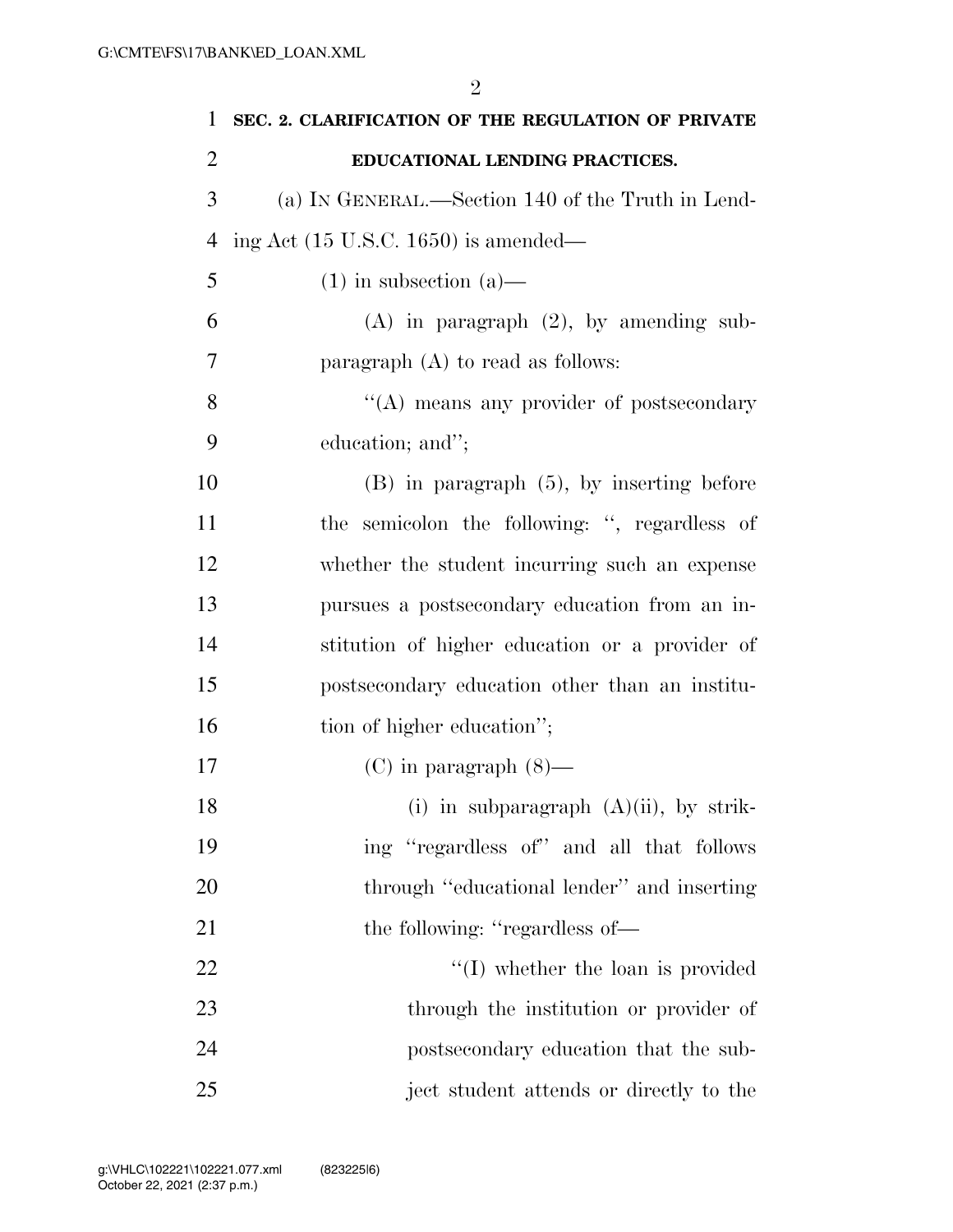| 1              | borrower from the private educational             |
|----------------|---------------------------------------------------|
| $\overline{2}$ | lender; or                                        |
| 3              | $``(II)$ whether some or all of the               |
| $\overline{4}$ | postsecondary education financed by               |
| 5              | the private education loan has already            |
| 6              | been provided;";                                  |
| 7              | (ii) by amending subparagraph $(B)$ to            |
| 8              | read as follows:                                  |
| 9              | $\lq\lq$ (B) does not include—                    |
| 10             | "(i) an extension of credit under an              |
| 11             | open-end consumer credit plan, unless such        |
| 12             | open-end credit is extended expressly for         |
| 13             | postsecondary education expenses;                 |
| 14             | "(ii) a reverse mortgage transaction;             |
| 15             | "(iii) a residential mortgage trans-              |
| 16             | action; or                                        |
| 17             | "(iv) any other loan that is secured by           |
| 18             | real property or a dwelling;".                    |
| 19             | (D) by redesignating paragraph (9) as             |
| 20             | paragraph $(10)$ ; and                            |
| 21             | $(E)$ by inserting after paragraph 8 the fol-     |
| 22             | lowing:                                           |
| 23             | $\lq(9)$ the term 'provider of postsecondary edu- |
| 24             | cation' means a person that—                      |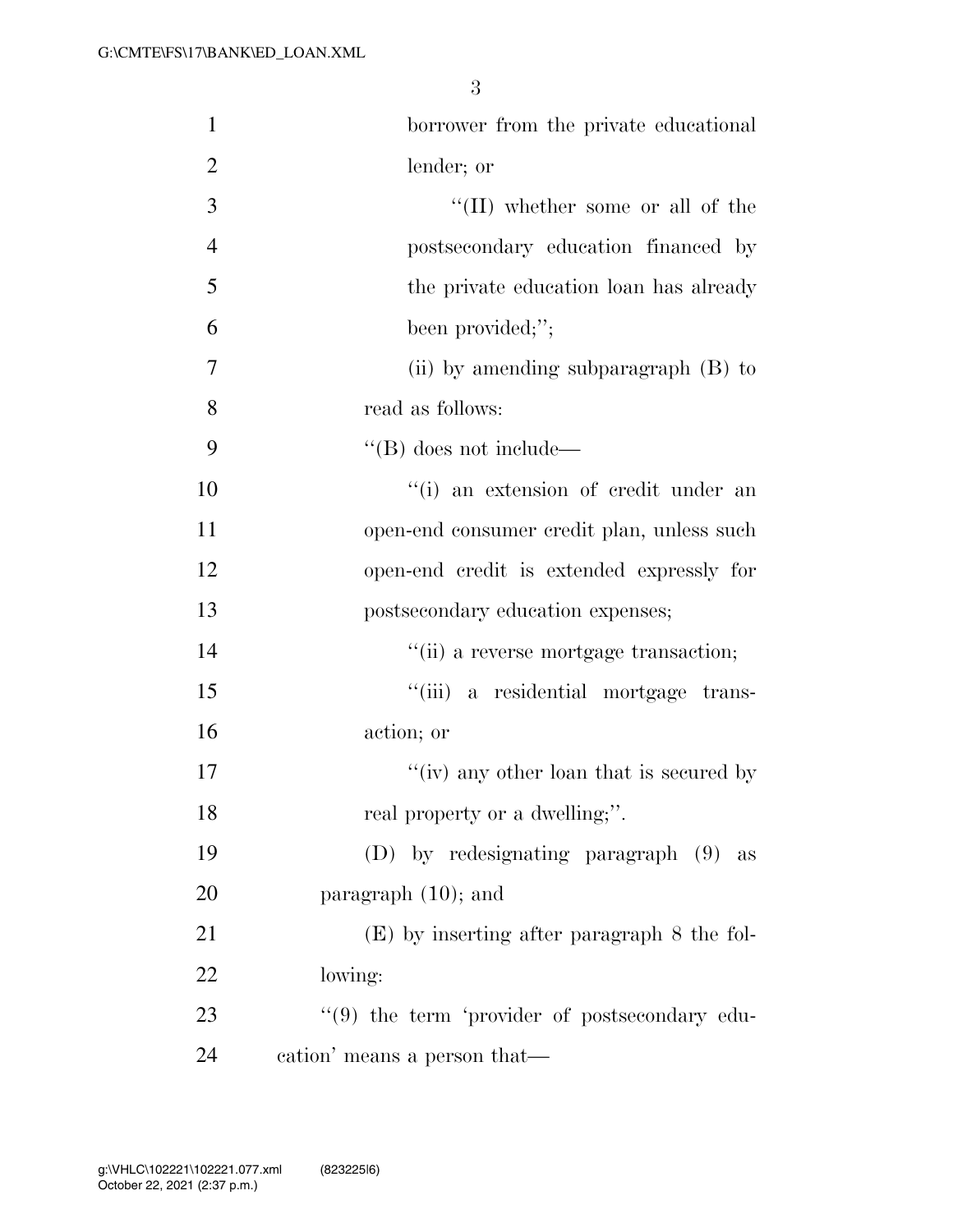$'(\mathbf{A})$  is an institution of higher education; or

 $\langle$  (B) otherwise offers a recognized postsec- ondary credential, as defined under section 3 of the Workforce Innovation and Opportunity Act 6 (29 U.S.C. 3102); and";

(2) by adding at the end the following:

8 "(h) PROHIBITION ON REPRESENTATIONS REGARD- ING REPAYMENT.—It shall be unlawful for any private education lender to represent to a borrower or cosigner that a private education loan is not a 'loan', 'debt', or 'credit' or make any other misrepresentations about the borrower's obligation to repay a private education loan.''. (b) STUDY ON INCOME SHARE AGREEMENTS.—Not later than 180 days after the date of enactment of this Act, the Director of the Bureau of Consumer Financial Protection shall issue a report to the Committee on Finan- cial Services of the House of Representatives and the Committee on Banking, Housing, and Urban Affairs of the Senate analyzing loan volume, performance, terms and conditions, pricing, loan repayment, and default in the marketplace for private education loans with income-con- tingent repayment features, including income share agree-ments.